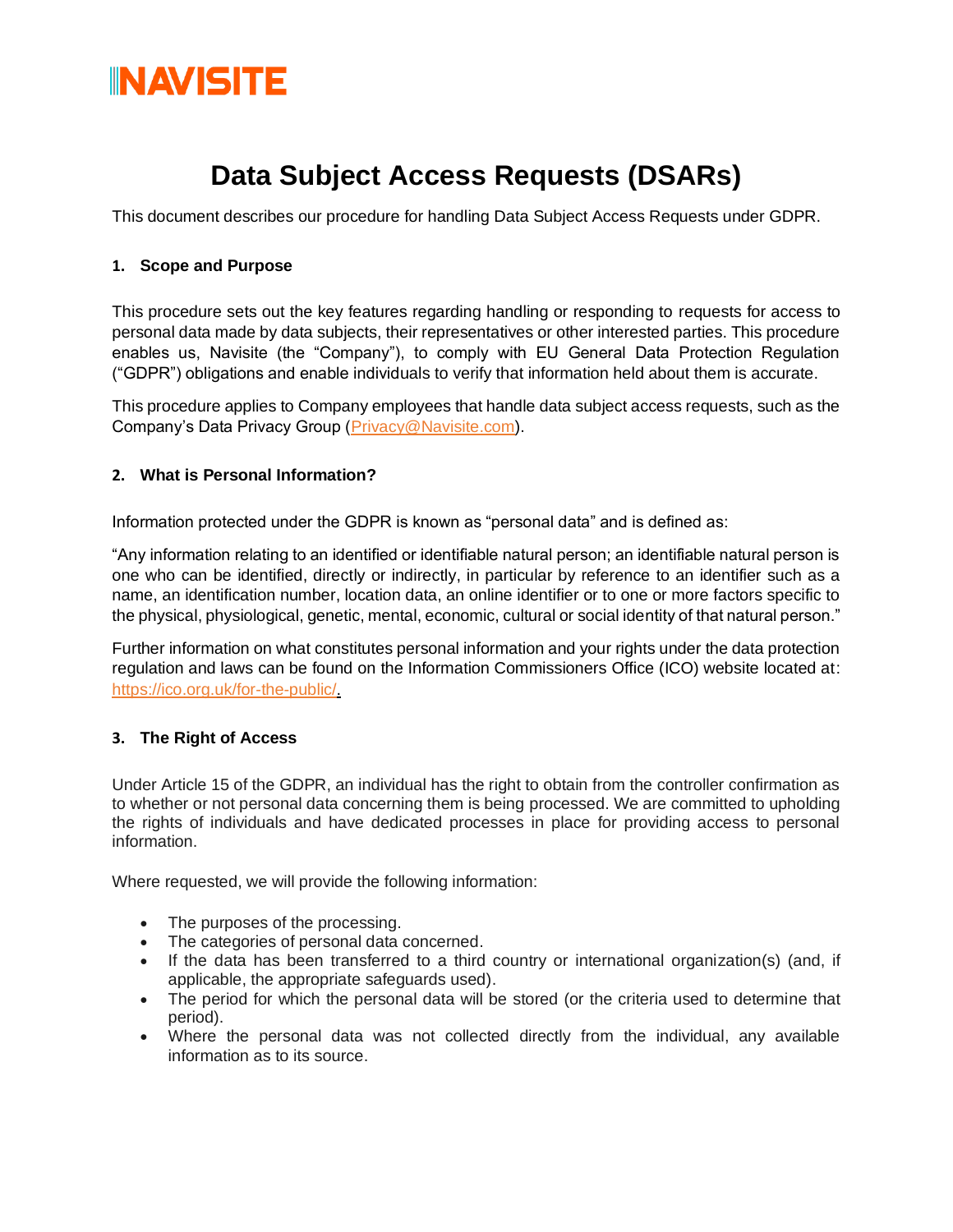## **INAVISITE**

#### **4. Data Subject Access Requests**

A Data Subject Access Request ("DSAR") is any request made by an individual or an individual's legal representative for information held by the Company about that individual. DSAR provides the right for data subjects to see or view their own personal data as well as to request copies of the data.

A DSAR must be made in writing. In general, verbal requests for information held about an individual are not valid DSARs. In the event a formal DSAR is made verbally to a staff member of the Company, further guidance should be sought from Navisite's office of Data Privacy (Privacy @Navisite.com), who will consider and approve all DSARs.

#### **5. What We Do When We Receive a Request**

#### **5.a.Verification**

DSARs are passed to the Privacy Group as soon as received and a record of the request is noted. The person in charge will use all reasonable measures to verify the identity of the individual making the access request, especially where the request is made using online services.

We will utilize the request information to ensure that we can verify your identity and where we are unable to do so, we may contact you for further information, or ask you to provide evidence of your identity prior to actioning any request. This is to protect your information and rights.

If a third party, relative or representative is requesting the information on your behalf, we will verify their authority to act for you and, again, may contact you to confirm their identity and gain your authorization prior to actioning any request.

#### **5.b. Information Gathering**

If you have provided enough information in your DSAR to collate the personal information held about you, we will gather all forms (hard-copy, electronic, etc.) and ensure that the information required is provided in an acceptable format. If we do not have enough information to locate your records, we may contact you for further details.

#### **5.c. Information Provision**

Once we have collated all the personal information held about you, we will send this to you in a commonly used electronic form (or in writing, if requested). The information will be in a concise, transparent, intelligible and easily accessible format, using clear and plain language.

#### **6. Your Rights**

Under the GDPR, you have the right to request rectification of any inaccurate data held by us. Where we are notified of inaccurate data and agree that the data is incorrect, we will amend the details immediately as directed by you.

We will rectify the errors within thirty (30) days and inform you in writing of the correction and, where applicable, provide the details of any third party to whom the data has been disclosed.